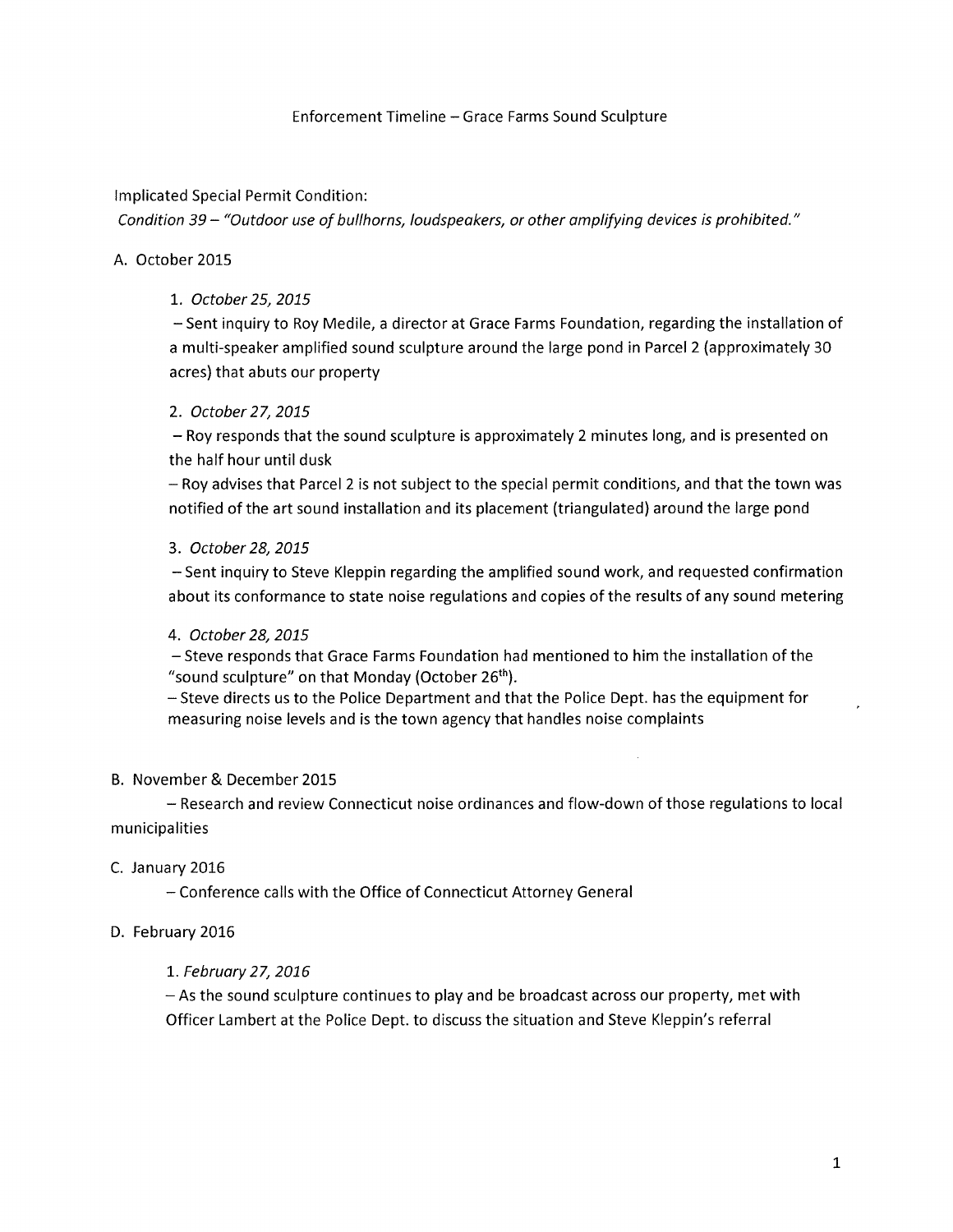## 2. February 28,2076

- At Officer Lambert's suggestion, sent inquiry to Captain DiFederico of Police Dept. requesting an official decibel level reading to be taken at our property line

## 3. February 29,2076

- Capt. DiFederico responds that the Police Dept. does not have the mechanism to measure sound volumes and has received no training to certify an officer to to take an official decibel measurement, and that the town noise ordinance does not address artwork.

## E. March 2016

## 1. March 1, 2016

- ln a conference call discussing the situation, Capt. DiFederico makes clear that the Police Dept. has received neither the training nor the equipment to take an official decibel level reading per state regulations

## F. May 2016

## 1,. Moy 13,2076

- With no ability for the Police Dept. to provide an official decibel reading, several abutting Smith Ridge neighbors send a series of letters to the Commission concerning, among other matters, the amplified sound sculpture at Grace Farms

## G. June 2016

## 1. June 25, 2016

-Steve Kleppin issues a preliminary opinion letter to Grace Farms Foundation that raises concerns about a number of their activities and initiatives at Grace Farms, including whether or not the sound sculpture constitutes a "structure" on Parcel 2 which would be prohibited by the terms of the 2013 special permit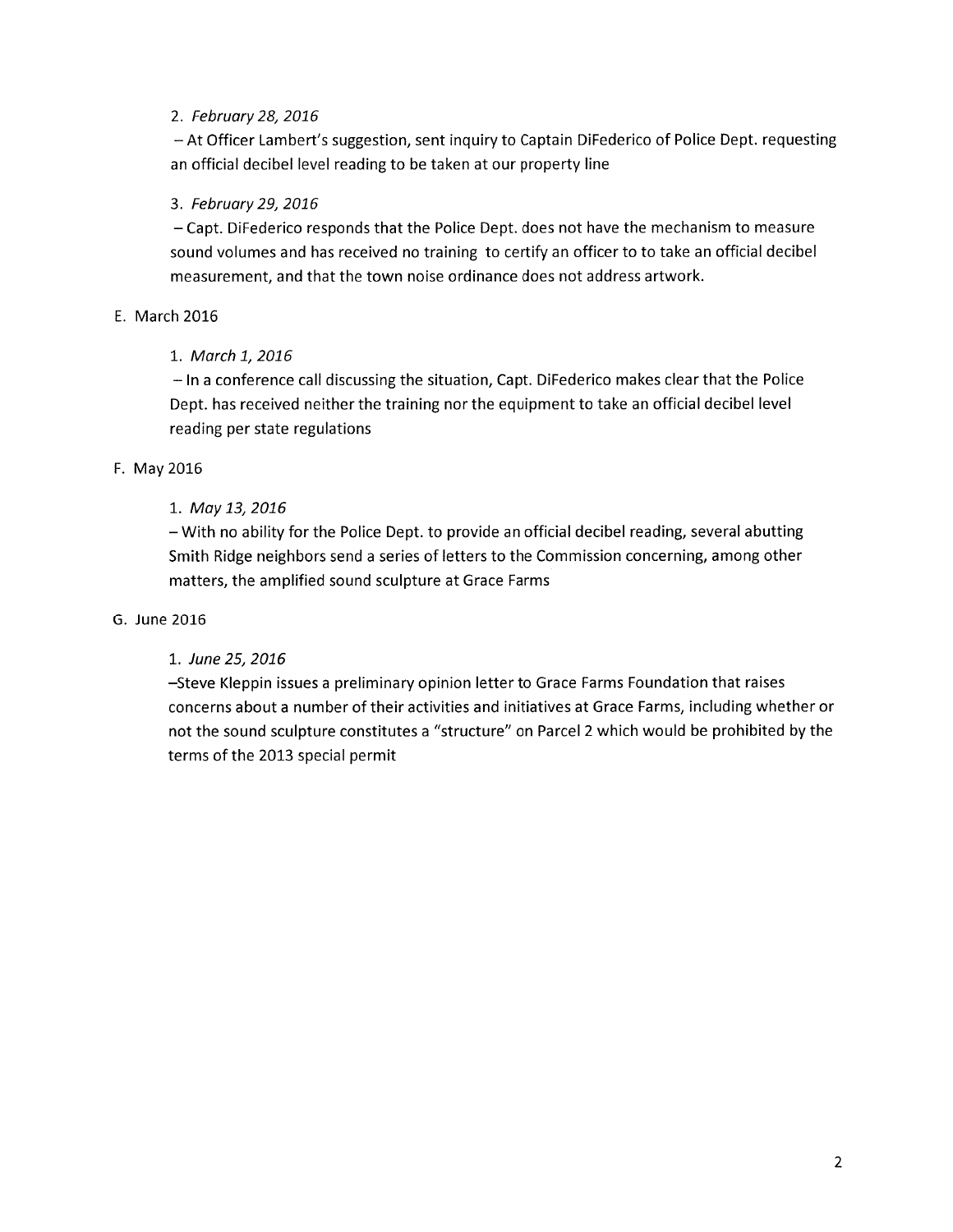Begin forwarded message:

From: Roy Medile <conedile@gracefarmsfoundation.org> Subject: RE: Special Permit Condition #39 -- Amplifying Devices Date: October 27, 2015 at 12:47:27 PM EDT To: David Markatos <davidmarkatos@qmail.com> Cc: Jennifer Holme <holmejenn@gmail.com>

Dear David and Jennifer.

Thank you for your kind email. The opening of Grace Farms has been a wonderful success and we are so thankful for all the support of the New Canaan community.

As you know a cornerstone of Grace Farms Initiatives is the Arts Program. We have commissioned a sound work by Susan Phillipsz on the large pond. Specifically, her work "New *Canaan*," is approximately 2 minutes long and it is presented on the half hour until dusk.

Please note that condition #39 refers specifically to the 48 acres on which we requested the Special Permit for, and where we have developed the "River Building." We do not have any outdoor amplification devices on this parcel. The sound installation on the large pond is on the 27 acre-property that is undeveloped and not subject to the Special Permit. Even though it is not subject to the Special Permit we still notified the Town of the art sound installation and its placement. We have also, and will continue to, abide by the local noise ordinance from the Town of New Canaan that all property owners are required to comply with.

In addition, we would welcome you to come visit Grace Farms at your convenience. It is a place for you and your family to enjoy as well.

Roy Medile Controller & Human Resources Manager tet 203.920.1903

365 Lukes Wood Road New Canaan, CT 06840 Join us for our justice Initiative Launch, Fradhamis Child Exploration on November <sup>e</sup>ar & 6th at Grace Flators

discel

From: David Markatos [mailto:davidmarkatos@gmail.com] Sent: Sunday, October 25, 2015 7:55 AM To: Roy Medile <rmedile@gracefarmsfoundation.org> Cc: Jennifer Holme <holmejenn@gmail.com> Subject: Special Permit Condition #39 -- Amplifying Devices

Roy, good morning. We trust this finds you well. Congratulations on the recent opening of Grace Farms. How exciting that must be for you and the foundation members.

With Susan Philipsz' installation by the pond, we just wanted to remind you of special permit condition #39, which restricts outdoor amplification devices, whether as part of an exhibit, concert, etc. We would greatly appreciate your turning off the sound feature of this installation.

For ease of reference, we have excerpted the condition below:

"39. Outdoor use of bullhorns, loudspeakers, or other noise amplifying devices is prohibited."

Thanks in advance for your prompt attention to this request.

David & Jennifer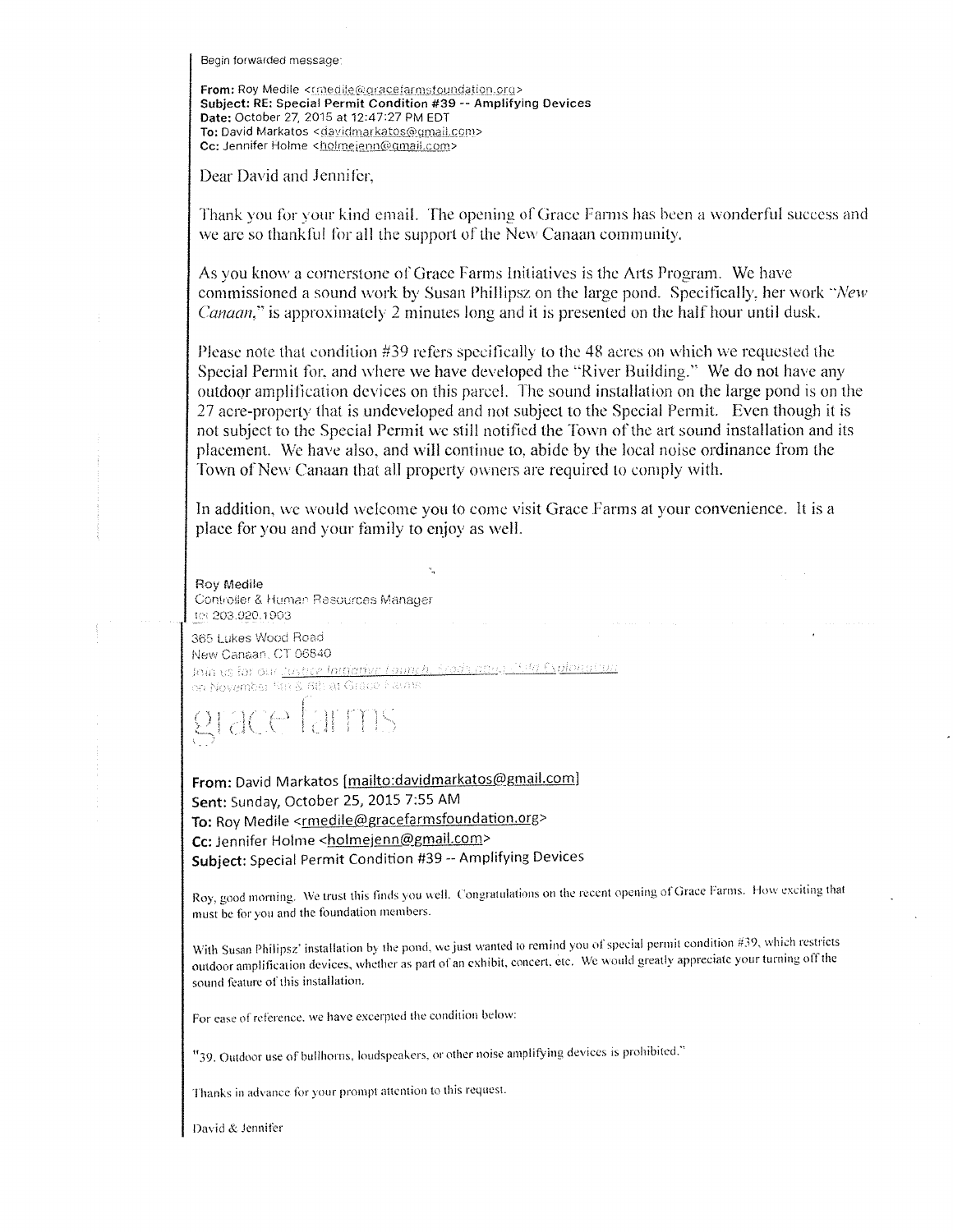```
From: Kleppin, Steven Steven Kleppin@newcanaanct.gov
Subject: RE: Grace Farms -- Special Permit Condition #39 -- Amplifying Devices
  Date: October 28, 2015 at 3:31 PM
     To: David Markatos davidmarkatos@gorati.com
```


I believe the Police Department has the equipment for measuring the noise levels and handles the complaints.

Steve

From: David Markatos [mailto:davidmarkatos@gmail.com] Sent: Wednesday, October 28, 2015 3:30 PM To: Kleppin, Steven Cc: Jennifer Holme Subject: Re: Grace Farms -- Special Permit Condition #39 -- Amplifying Devices

Ok; thanks Steve. Is it the Police Department or Environmental Dept. the local agency that performs metering procedures? We will want to validate the sound levels at our property line. Regards, David

On Oct 28, 2015, at 3:18 PM, Kleppin, Steven <Steven.Kleppin@newcanaanct.gov> wrote:

Hi David & Jennifer,

I was on the site for another matter Monday. They mentioned the "sound sculpture" to me. They indicated it's on the second parcel they purchased, which is not part of the special permit. I believe it is their intention to leave the sculpture at that location.

They indicated to me that they tested the noise levels at the property line and they were below what was permitted in the noise ordinance.

Hope all is well.

Steve

From: David [mailto:davidmarkatos@gmail.com] Sent: Wednesday, October 28, 2015 2:58 PM To: Kleppin, Steven Cc: Jennifer Holme Subject: Grace Farms -- Special Permit Condition #39 -- Amplifying Devices

Steve, good afternoon. We trust this finds you well and enjoying the fall colors!

We have had some preliminary conversations with the folks at Grace Farms about their installation of an amplified sound work by Susan Phillipsz' on their property and how that squares with Special Permit Condition #39 which restricts the use of outdoor amplification devices. In case you are not aware, this sound work is presented on the half-hour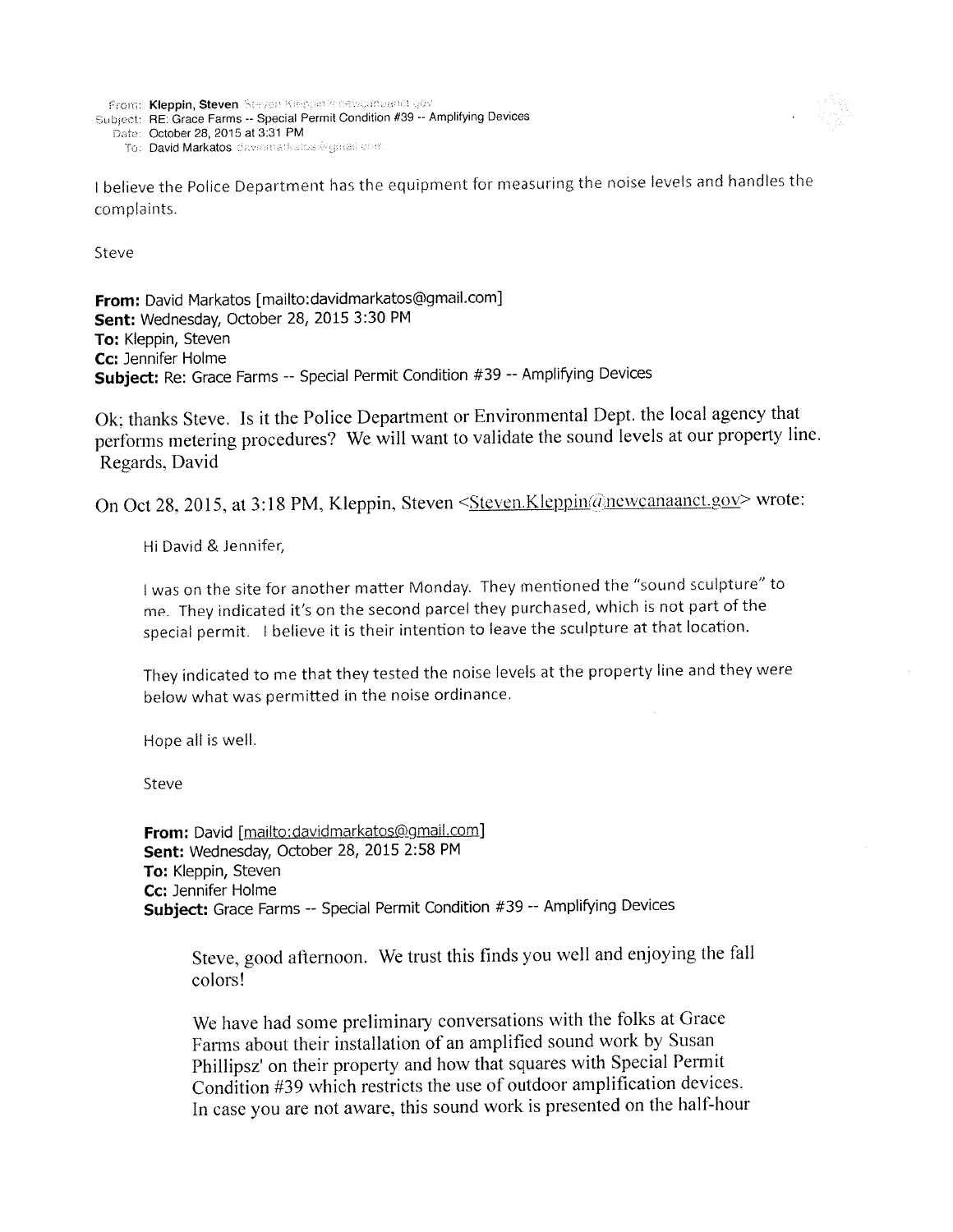throughout the daytime until dusk.

We understand from Grace Farms that they had advised the town of this sound installation. Could you please share with us the correspondence related to this sound installation. Is this sound work intended to be a permanent or only temporary exhibit for purposes of their grand opening?

It would be great if you could also clarify exactly where on their property this sound work has been installed and whether sound measurement procedures were performed at the property lines of abutting neighbors to confirm that the amplified sounds coming from the exhibit conform to Connecticut's regulations for lands designated as within the Class A Noise Zone. If such metering procedures were performed, we would appreciate receiving a copy of those results as well as the location(s) where those metering procedures were performed.

Thanks in advance for your assistance with this request.

David & Jennifer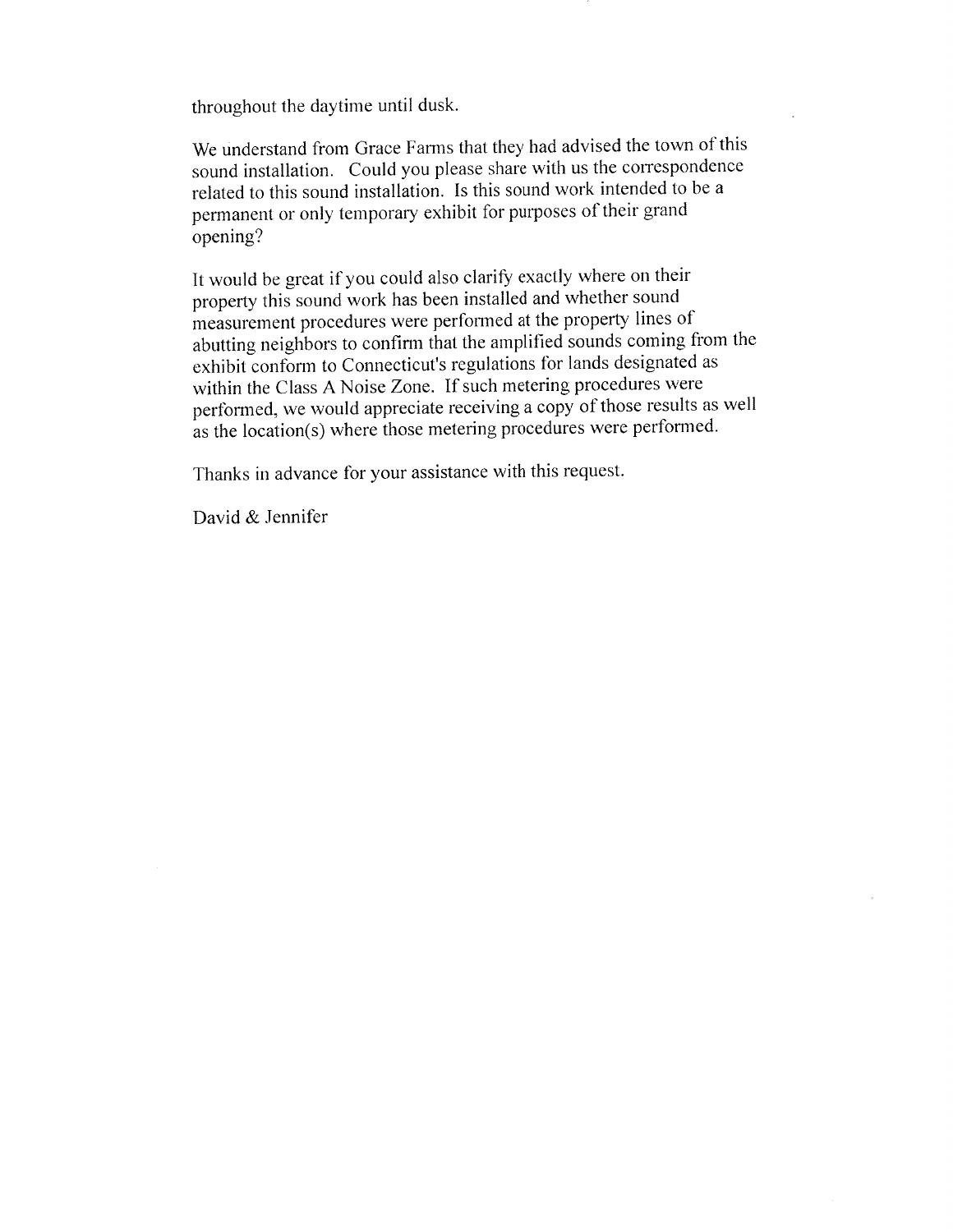

Co: Jennifer Holme holmejerm@gmail.com

David

Please feel free to give me a call today. I will be in the office until 3pm

John D.

Captain John W. DiFederico **New Canaan Police Department Staff Services Division Commander** 174 South Avenue New Canaan, Connecticut 06840 (203) 594-3515  $(203)$  594-3551 Fax john.difederico@newcanaanct.gov www.newcanaanpolice.org



The information contained in this e-mail message, including any attachments, is FOR OFFICIAL USE ONLY (FOUO) and is for the sole use of the intended recipient(s). Furthermore, this e-mail and its attachments, if any, may contain LAW ENFORCEMENT SENSITIVE (LES) material and is therefore, privileged and confidential. Any unauthorized review, use, disclosure or distribution is prohibited. If you are not the intended recipient, please notify the sender by reply e-mail and delete the original message and all copies from your computer.

From: David Markatos [mailto:davidmarkatos@gmail.com] Sent: Monday, February 29, 2016 12:40 PM To: DiFederico, John Cc: Jennifer Holme Subject: Re: Request for Decibel Level Reading -- Grace Farms

John, many thanks for your note. This indeed is helpful. If we hire a consultant who is certified to measure decibel levels in Connecticut, will that be accepted by the town/police department as an official reading? Our concern lies with Grace Farm's compliance the Connecticut state regulations that govern sound levels emanating from residential zones.

If it would be helpful to discuss this matter in person later today or over the phone, please let me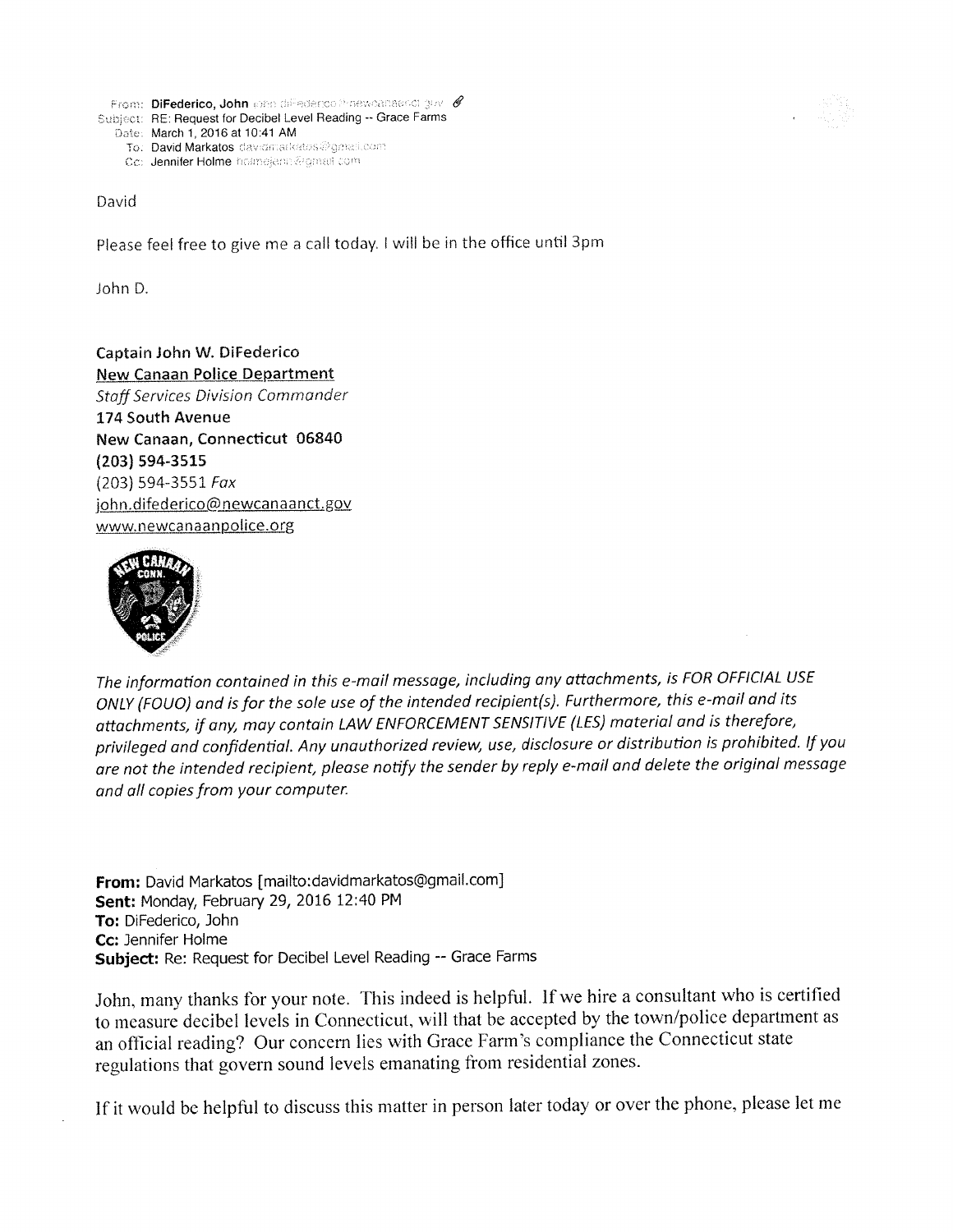know as I have taken a vacation day today, and would be available after 3pm.

Kind regards, David

# On Feb 29, 2016, at 12:21 PM, DiFederico, John <john.diFederico@newcanaanct.gov> wrote:

## David and Jennifer

Thank you for your email and hopefully I can give some guidance so this can be resolved. First let me say that we do not have anyone at the police department that can provide you with an official decibel reading. We simply do not have any training available that would certify our officer to take decibel measurements in these types of situations. Perhaps someone that specializes in sound engineering would be able to provide you with an official reading that would be useful to you.

# The Town ordinance (http://ecode360.com/9044963?

highlight=noise%20noise,noises,noise#9044963) specifically prohibits noises from exterior burglar alarms, equipment or machinery, motor vehicles, and construction equipment during certain hours. It specifies that these noises are allowed M-F from 7am -7pm, Sat 8am - 6pm and Sun 10am - 4pm. The noise ordinance also exempts the following; Bells, carillons or chimes associated with specific religious observances, or emanating from a building clock or school. The noise ordinance does not speak directly to artwork as is the case in this situation.

Based on the information that you have provided me it does not appear that this situation violates the Town noise ordinance. My suggestion would be to continue to work with Grace Farms and see if an agreeable solution can be found.

If you need anything further please let me know.

Captain John W. DiFederico **New Canaan Police Department Staff Services Division Commander** 174 South Avenue New Canaan, Connecticut 06840  $(203) 594 - 3515$  $(203)$  594-3551 Fax john.difederico@newcanaanct.gov www.newcanaanpolice.org <image002.png> The information contained in this e-mail message, including any attachments, is FOR OFFICIAL USE ONLY (FOUO) and is for the sole use of the intended recipient(s). Furthermore, this e-mail and its attachments, if any, may contain LAW ENFORCEMENT